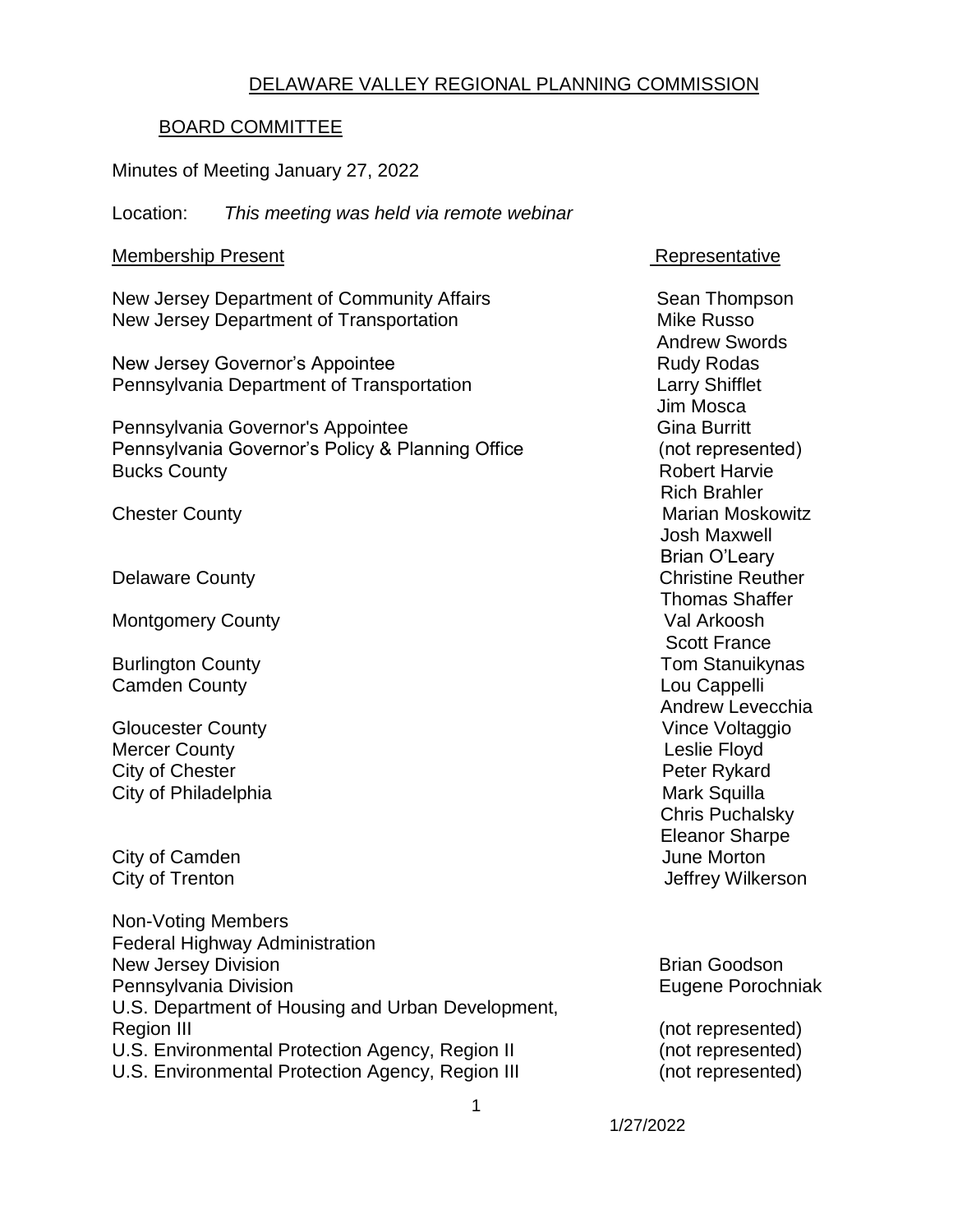Federal Transit Administration, Region III (not represented) Southeastern Pennsylvania Transportation Authority **Southeastern Pennsylvania Transportation** Authority New Jersey Transit Corporation **Louis Communisty** Lou Millan New Jersey Department of Environmental Protection (not represented) Pennsylvania Department of Environmental Protection (not represented) Delaware River Port Authority **Tonyelle Cook-Artis Tonyelle Cook-Artis** Port Authority Transit Corporation **Rohan Hepkins** Rohan Hepkins New Jersey Office of Planning Advocacy **Donna Rendeiro** Donna Rendeiro Pennsylvania Department of Community and Economic Development **Aliyah Stanger** Aliyah Stanger DVRPC Co-Counsel Pennsylvania Co-Counsel Jonathan Bloom New Jersey Co-Counsel **New Jersey Co-Counsel** DVRPC Staff

Barry Seymour, Patty Elkis, Karin Morris, Greg Krykewycz, Mike Boyer, Karen Cilurso, Jesse Buerk, Maridarlyn Gonzalez, Alison Hastings, Kwan Hui, Najah Jackson, Elise Turner, Betsy Mastaglio, Shoshana Akins, Shawn Megill Legendre, Van Doan, Chris Linn, Joe Banks, Joe Natale, Ryan Gallagher, John Coscia, Jr., Kendra Nelson, Andrew Svekla, Tammy DiMeo, Kevin Murphy, Jackie Davis, Tom Edinger, Linda McNeffer Derek Lombardi, Chris Pollard, Marco Gorini, and Renee Wise. Guests

PennDOT District 6 **Jonathan Korus Jonathan Korus** Montgomery County **Montgomery County Montgomery County Matthew Popek** Mercer County **Matthew Zochowski** City of Philadelphia Planning Commission David Kanthor Public Participation Task Force Lucas Oshman Public Participation Task Force Mary Sandone Public Participation Task Force **Eva Hayes** Eva Hayes City of Philadelphia **Martine DeCamp** Martine DeCamp

#### Call to Order - Chair's Comments

Board Chair, Lou Cappelli, called the meeting to order at 10:02 a.m. Chair Cappelli asked if there was any press in the meeting and noted that DVRPC would be recording the meeting.

DVRPC Executive Director Barry Seymour noted that Commissioner Moskowitz of Chester County would like to make some remarks. Commissioner Moskowitz reported that she will no longer be Chester County's representative on the DVRPC Board and that Commissioner Josh Maxwell will be taking over.

#### Public Comments on Agenda and Non-Agenda Items

No public comments were stated.

#### ACTION ITEMS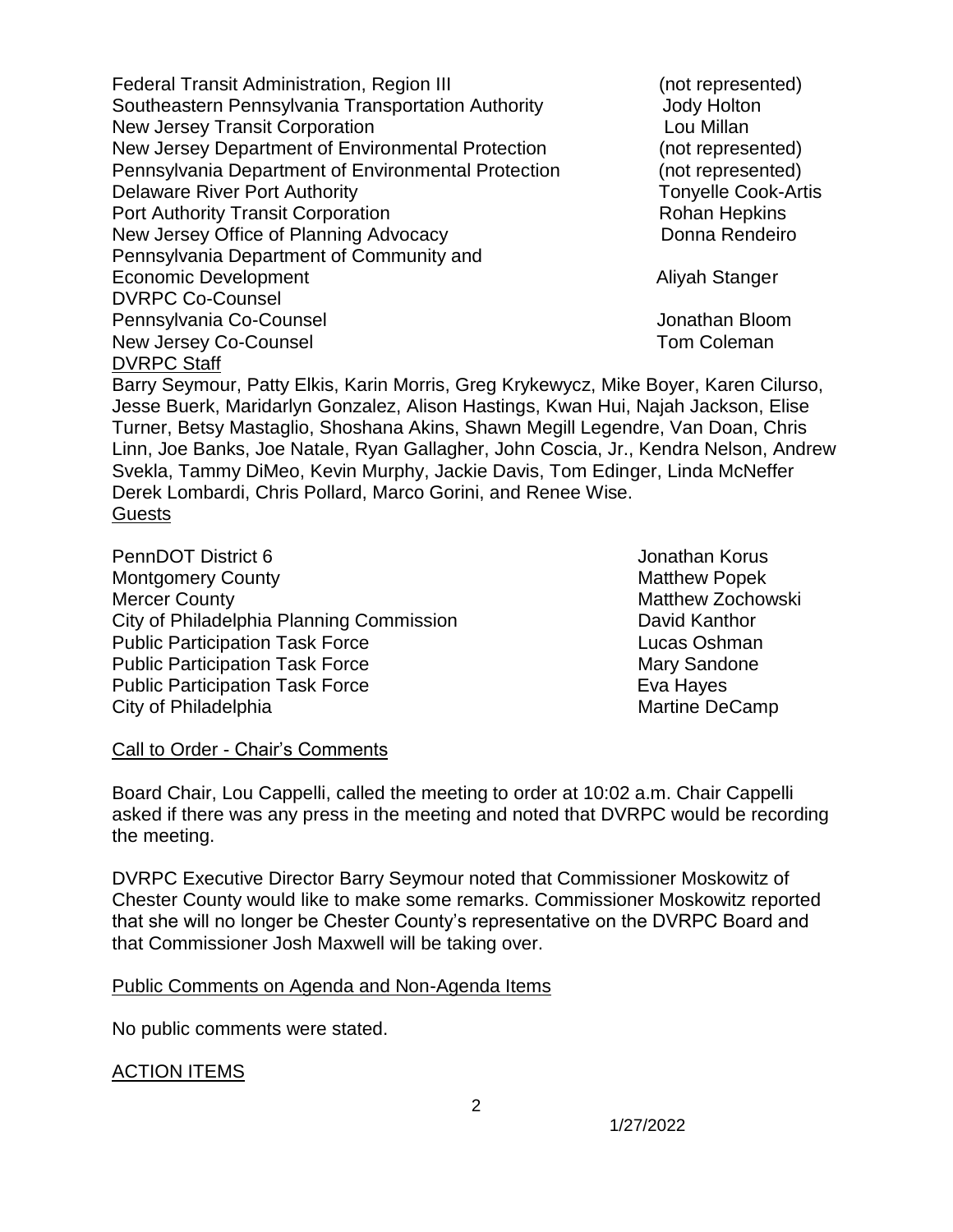# **1. Minutes of Meeting of December 8, 2021**

The Board adopted the following motion:

 MOTION by *Mr. Shifflet, seconded by Mr. Russo,* to approve the minutes of December 8, 2021.

Motion passed with an abstention from Ms. Floyd (Mercer County).

# **2. Transportation Improvement Program (TIP) Actions**

Kwan Hui, DVRPC Manager, New Jersey Capital Programs, presented the following TIP actions to the Board:

# **a. NJ22-001: CR 537, CR 628, and CR 660 Guiderail Installation (DB #D1804), Burlington County**

Burlington County has requested that DVRPC amend the FY2022 TIP for New Jersey by adding the \$1.7 million STATE-DVRPC funded project, CR 537, CR 628, and CR 660 Guiderail Installation (DB #D1804), back into the TIP for FY22 Construction (CON), accordingly: \$138,000 14-STATE-DVRPC, \$872,000 15-STATE-DVRPC, \$266,000 16- STATE-DVRPC, and \$424,000 17-STATE-DVRPC. The two digits prior to STATE-DVRPC reflect the year that funds were appropriated by the State Legislature for project use.

Funds would provide for the upgrade of the existing guiderail with end treatments and guiderail attachments to county structures. Additional work will include piping ditch by using reinforced concrete pipe with new manholes and minor regrading. The project missed the authorization deadline for previous FY21. Locations are listed below.

Hainesport Township:

- Marne Highway (CR 537) and New York Avenue (M.P. 15.34)
- Marne Highway (CR 537) and South Branch Rancocas Creek (M.P. 16.15)

3

Mansfield Township:

- Jacksonville-Hedding Road (CR 628) (M.P. 5.62)
- Jacksonville-Hedding Road (CR 628) (M.P. 5.85)

Florence and Mansfield Townships:

- Old York Road (CR 660) and NJ Turnpike Bridge (M.P. 4.32)
- Old York Road (CR 660) & East of Brookside Drive

Chesterfield Township: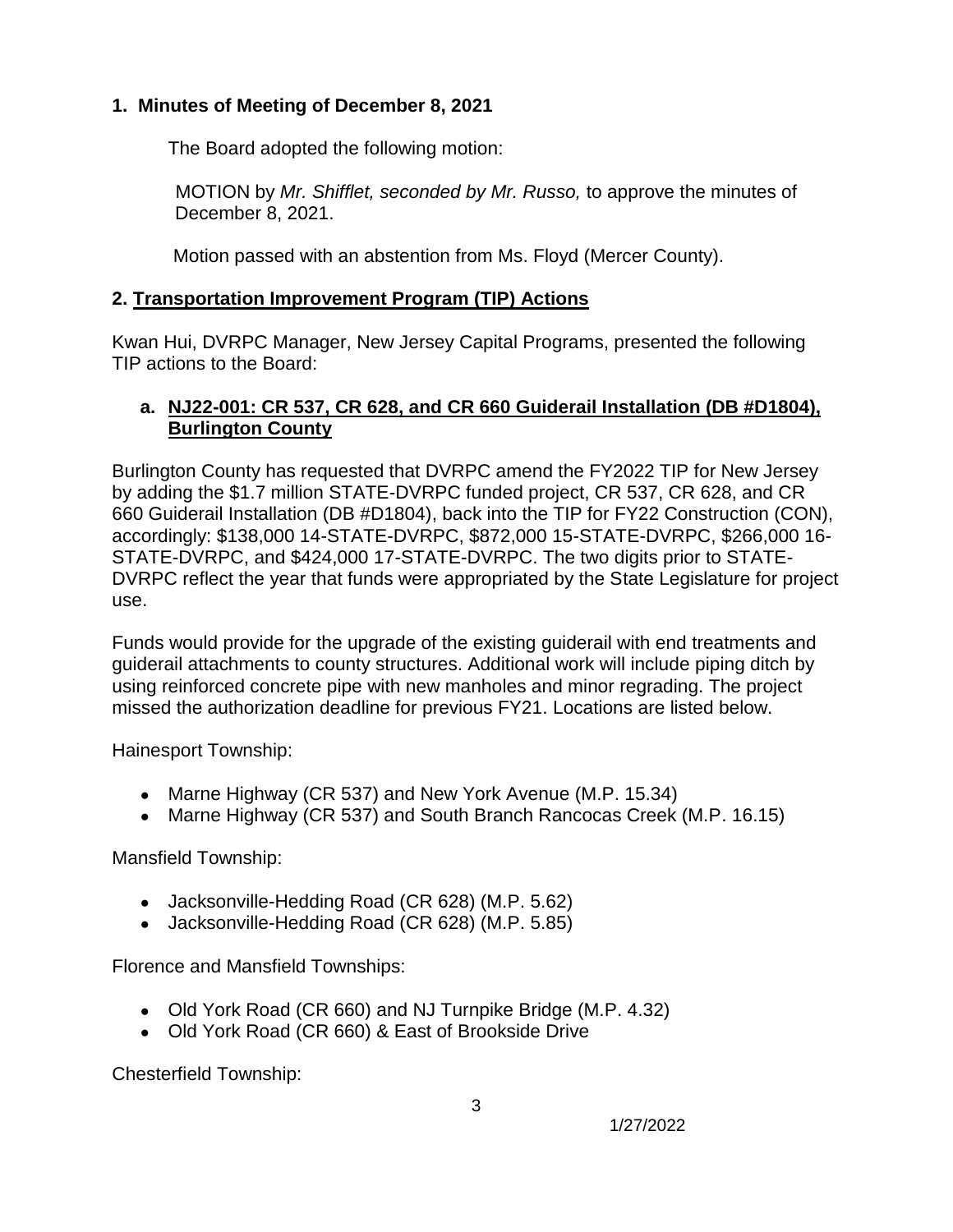● Old York Rd (CR 660) (M.P. 4.32)

Financial constraint will be maintained as STATE-DVRPC funds were previously appropriated by the State Legislature and assigned by DVRPC for this project.

#### **b. NJ22-002: CR 655 (Fries Mill Rd), CR 610 (Clayton-Williamstown Rd) to NJ 47 (DB #D2015), Gloucester County**

Gloucester County has requested that DVRPC amend the FY2022 TIP for New Jersey by adding the \$3.671 million (\$2.935 million STBGP-PHILA/\$736,000 Local) project, CR 655 (Fries Mill Rd), CR 610 (Clayton-Williamstown Rd) to NJ 47 (DB #D2015), back into the TIP for FY22 CON.

This project was originally programmed in the previous FY2020 TIP for a \$3.7 million STBGP-PHILA FY21 CON phase. Due to the discovery of a STBGP-PHILA eligibility issue that needed to be resolved, the project missed the FY21 authorization deadline. Milepost (MP) .60 to 3.85 from Ernst to CR 610 within the project limits will be funded with \$2.83 million federal STBGP-PHILA funds. The portion of the project from Ernst to NJ 47 that is outside of the Philadelphia, PA--NJ--DE--MD Urbanized Area will be funded with \$736,000 non-federal County Aid funds. \$105,000 STBGP-PHILA funds will provide for construction inspection and testing.

The project will improve the riding surface from the existing aged rough surface and improve safety with drainage improvements, as well as improved cross slopes and superelevation. The roadway surface will be milled to reestablish a consistent normal crown cross slope throughout the project limits. A new superelevation will be created through a number of existing horizontal curves. The roadway will be then resurfaced with 2  $\frac{1}{2}$ " of new surface course, and base repairs will be performed. New Roadway Pavement Markers, striping and signing will be included in the project. A bike lane from CR 610 to NJ 47 will also be included.

Financial constraint will be maintained. All projects listed contribute to fiscal constraint.

Favorable recommendation was received from the Regional Technical Committee.

The Board adopted the following motion:

MOTION by *Mr. Stanuikynas, seconded by Ms. Morton,* to approve TIP actions:

NJ22-001, Burlington County's request that DVRPC amend the FY2022 TIP for New Jersey by adding the \$1.7 million STATE-DVRPC funded project, CR 537, CR 628, and CR 660 Guiderail Installation (DB #D1804), back into the TIP for FY22 Construction (CON), accordingly: \$138,000 14-STATE-DVRPC, \$872,000 15-STATE-DVRPC, \$266,000 16-STATE-DVRPC, and \$424,000 17-STATE-DVRPC.

NJ22-002, Gloucester County's request that DVRPC amend the FY2022 TIP for New Jersey by adding \$3.671 million (\$2.935 million STBGP-PHILA/\$736,000 Local)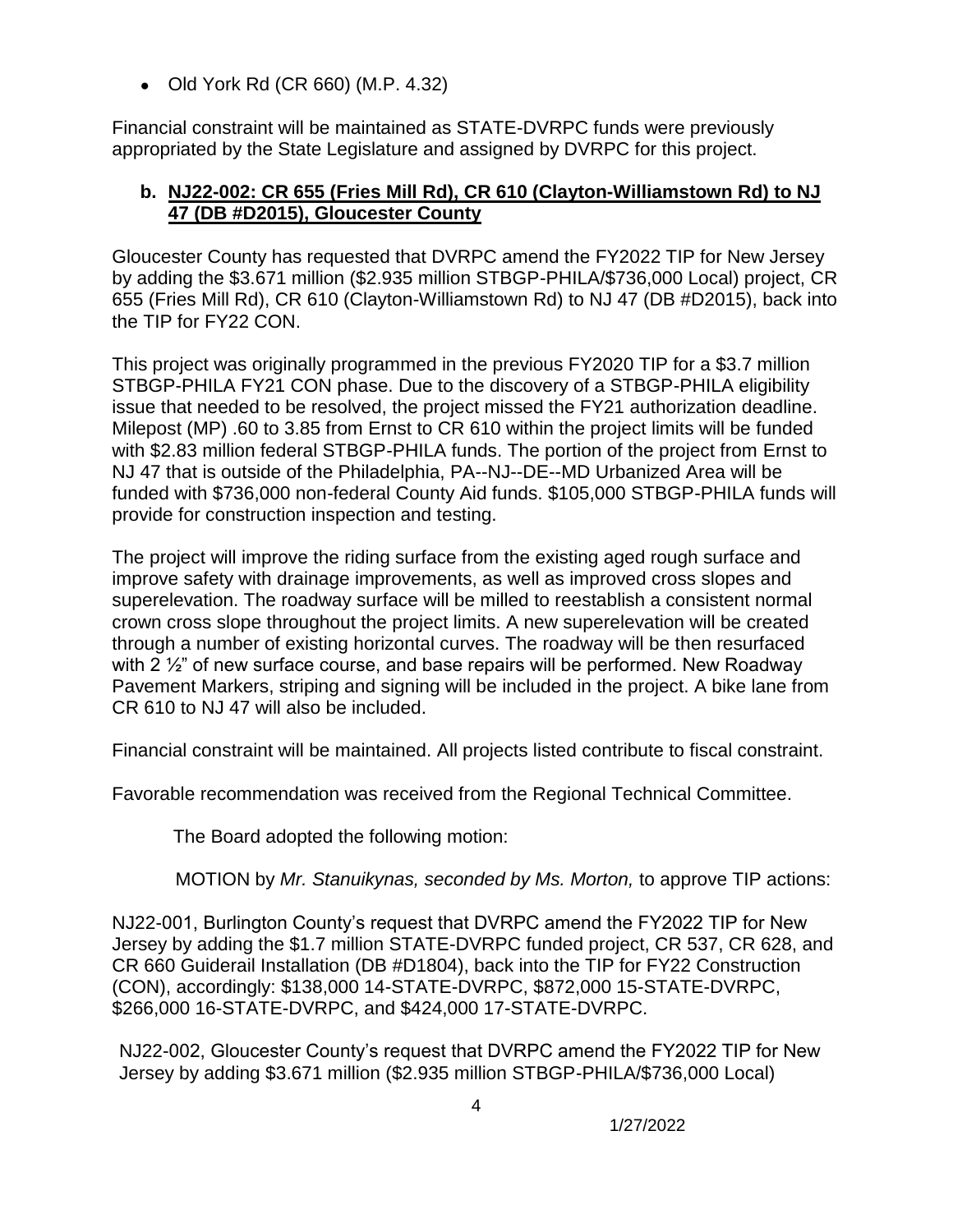project, CR 655 (Fries Mill Rd), CR 610 (Clayton-Williamstown Rd) to NJ 47 (DB #D2015), back into the TIP for FY22 CON.

Motion passed. All votes were cast in favor of the motion.

#### **c. NJ22-003: Paratransit Vehicles (Various DB #s), Various Counties - Flex to NJ TRANSIT Small/Special Services Program (DB #T120) and Section 5310 Program (DB #T150): Burlington County Bus Purchase (DB #D1510), Camden County Bus Purchase (DB #D0601), Gloucester County Bus Purchase (DB #D9807), and Mercer County Bus Purchase (DB #D1011)**

Burlington, Camden, Gloucester, and Mercer Counties have requested, respectively, on behalf of BurLINK, the South Jersey Transportation Authority (SJTA), Gloucester County Division of Transportation Services (DTS), and Mercer County Transportation Resources to Aid the Disadvantaged and Elderly (TRADE) that DVRPC modify the FY2022 TIP for New Jersey by flexing (transferring) a total of \$2.396 million (M) CMAQ funds in FY22 to NJ TRANSIT, accordingly:

-\$1.102 M CMAQ from Burlington County Bus Purchase (DB #D1510, \$230,000) and Camden County Bus Purchase (DB #D0601, \$872,000 CMAQ) to NJ TRANSIT's Small/Special Services Program (DB #T120); and

-\$1.294 M CMAQ from Gloucester County Bus Purchase (DB #D9807, \$203,000 CMAQ) and Mercer County Bus Purchase (DB #D1011, \$1.091 million CMAQ) to NJ TRANSIT's Section 5310 Program (DB #T150).

As part of this request, the action would decrease Burlington County Bus Purchase (DB #D1510) by \$38,000 from \$268,000 CMAQ to \$230,000 CMAQ; decrease Camden County Bus Purchase (DB #D0601) by \$4,000 from \$876,000 CMAQ to \$872,000 CMAQ; increase Gloucester County Bus Purchase (DB #D9807) by \$24,000 from \$179,000 CMAQ to \$203,000 CMAQ; and increase Mercer County Bus Purchase (DB #D1011) by \$176,000 from \$915,000 CMAQ to \$1.091 million CMAQ, all in FY22 to accommodate the requests.

These amounts account for NJ TRANSIT's 10 percent administration cost and latest vehicle price estimates. The CMAQ flex for bus purchases is programmed in the TIP to occur on a biannual basis in FY22, FY23, and beyond.

Burlington County, on behalf of BurLINK, is requesting 2 extended cutaway standard floor vehicles. They will each include a farebox, PA system, destination sign, and stop request and pull chord/tape. The BurLINK bus system is a deviated route service providing transportation to the residents, employees and visitors of Burlington County. The BurLINK bus routes connect with many NJ TRANSIT bus routes and the RiverLINE. The BurLINK system is provided by the Burlington County Board of County Commissioners and operated by Stout's Transportation Services.

The SJTA in Camden County is requesting 6 total vehicles: 3 extended cutaway standard floor and 3 medium duty cutaway vehicles. All vehicles will include additional features: PA system, fare box, destination sign, and stop request and pull chord/tape. The SJTA provides regional transportation service to residents for employment, social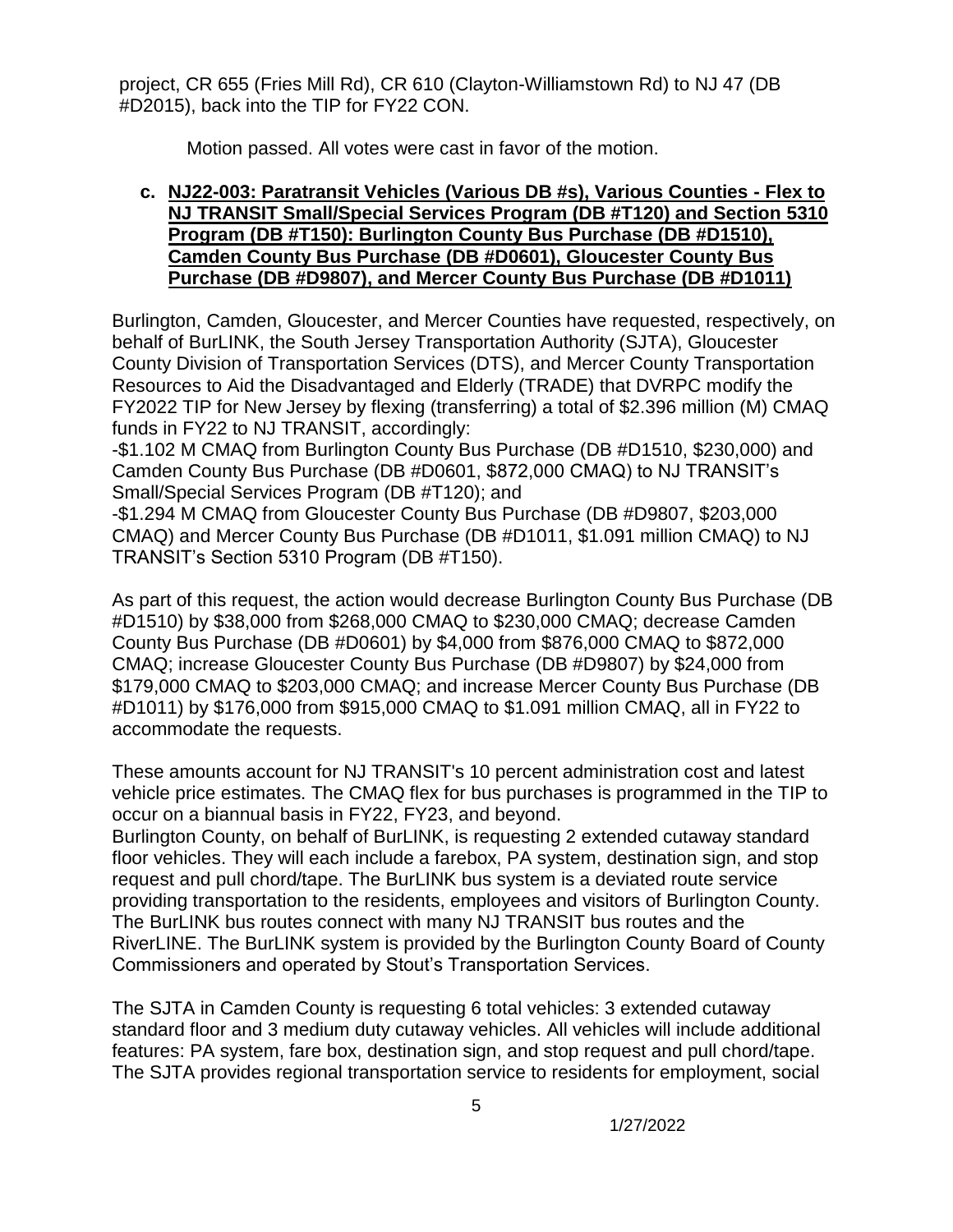services, shopping, and education purposes, including several "shuttle to work" routes in southern New Jersey for qualified employees. Gloucester County DTS is requesting 2 standard cutaway vehicles in order to provide non-emergency medical, curb-to-curb services for senior citizens, people with disabilities, veterans, and low-income residents of Gloucester County. Mercer County TRADE serves the elderly and people with disabilities in Mercer County and is requesting 11 total vehicles: 3 small eight-seat cutaways, 5 standard cutaways, and 3 extended cutaway standard floor vehicles.

Financial constraint will be maintained. All projects listed contribute to fiscal constraint.

Favorable recommendation was received from the Regional Technical Committee.

Lou Millan, NJ Transit, thanked DVRPC and noted that New Jersey Transit is very excited to see this continue.

The Board adopted the following motion:

MOTION by *Mr. Russo, seconded by Ms. Floyd,* to approve TIP action:

NJ22-003, Burlington, Camden, Gloucester, and Mercer Counties' request on behalf of BurLINK, the South Jersey Transportation Authority (SJTA), Gloucester County Division of Transportation Services (DTS), and Mercer County Transportation Resources to Aid the Disadvantaged and Elderly (TRADE) that DVRPC modify the FY2022 TIP for New Jersey by flexing (transferring) a total of \$2.396 million (M) CMAQ funds in FY22 to NJ TRANSIT, accordingly:

-\$1.102 M CMAQ from Burlington County Bus Purchase (DB #D1510, \$230,000) and Camden County Bus Purchase (DB #D0601, \$872,000 CMAQ) to NJ TRANSIT's Small/Special Services Program (DB #T120); and

-\$1.294 M CMAQ from Gloucester County Bus Purchase (DB #D9807, \$203,000 CMAQ) and Mercer County Bus Purchase (DB #D1011, \$1.091 million CMAQ) to NJ TRANSIT's Section 5310 Program (DB #T150). As part of this request, the action would decrease Burlington County Bus Purchase (DB #D1510) by \$38,000 from \$268,000 CMAQ to \$230,000 CMAQ; decrease Camden County Bus Purchase (DB #D0601) by \$4,000 from \$876,000 CMAQ to \$872,000 CMAQ; increase Gloucester County Bus Purchase (DB #D9807) by \$24,000 from \$179,000 CMAQ to \$203,000 CMAQ; and increase Mercer County Bus Purchase (DB #D1011) by \$176,000 from \$915,000 CMAQ to \$1.091 million CMAQ, all in FY22 to accommodate the requests.

Motion passed. All votes were cast in favor of the motion.

# **3. Pennsylvania Transportation Alternatives Set-Aside Program (TASA) Regionally Selected & Statewide Recommended Projects**

Joe Banks, DVRPC Assistant Manager, Office of PA Project Implementation, explained that the Pennsylvania Transportation Alternatives Set-Aside Program (TASA) is a competitive federal program established for projects that contribute to alternative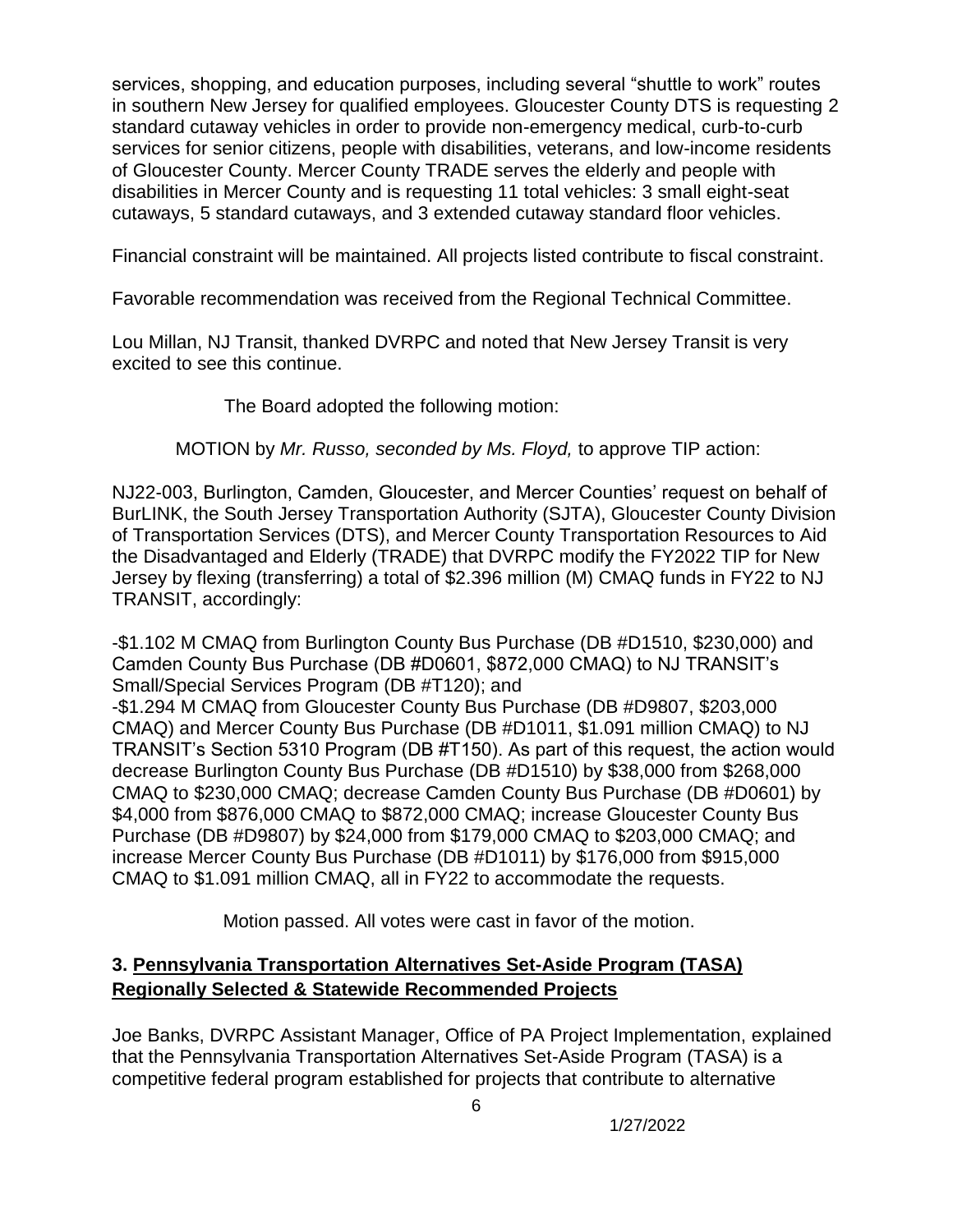transportation projects, including on- and off-road pedestrian and bicycle facilities. The two-year Pennsylvania TASA program provided approximately \$8 million TASA funds for projects in the DVRPC region and at least \$18+ million statewide.

DVRPC received thirty-one (31) project applications requesting approximately \$27 million in TASA funds from the region. The projects were evaluated by the TASA subcommittee using agreed upon selection criteria. The TASA subcommittee has recommended 10 projects to be added to the TASA Line Item (MPMS #64984) at this time totaling \$7,945,000 in regional funds. Each project will be broken out of the Line Item as an individual project at the appropriate time. Also, there are 15 projects, totaling approximately \$11.3 million to be recommended for funding through the Statewide TASA selection process.

The cost and source of funds is \$7,945,000 TAU.

Favorable recommendation was received from the Regional Technical Committee.

The Board adopted the following motion:

MOTION by *Ms. Reuther, seconded by Mr. Harvie,* to approve:

The list of projects identified to be funded with the DVRPC regional sub-allocation of Transportation Alternatives Set-Aside Program funds, and that the list of projects be amended into the FY2021 PA TIP (TIP Action PA21-65) for \$7,945,000 TAU in the Transportation Alternatives Line Item – MPMS #64984 (funding for individual projects will be drawn down at the appropriate time).

That the Board approve the TASA subcommittee's recommended statewide TASA list of projects be sent to PennDOT Central Office for consideration for funding as part of the statewide TASA selection process.

Note that the TASA Line Item - MPMS #64984 will be updated to reflect the Bipartisan Infrastructure Law TASA funding allocation to the region once official financial guidance tables are released from FHWA and PennDOT.

Motion passed. All votes were cast in favor of the motion.

# **4. Adoption of Regional Safety Targets to Satisfy MPO Requirements Under the Federal Transportation Performance Management (TPM) Process**

Kevin Murphy, DVRPC Manager, Office of Safe Streets, explained that Roadway Safety is part of the overall Transportation Performance Management (TPM) program, which FHWA defines as a strategic approach that uses system information to make investment and policy decisions to achieve national performance goals. The Safety Performance Management (Safety PM) Final Rule supports the Highway Safety Improvement Program (HSIP), as it establishes safety performance measure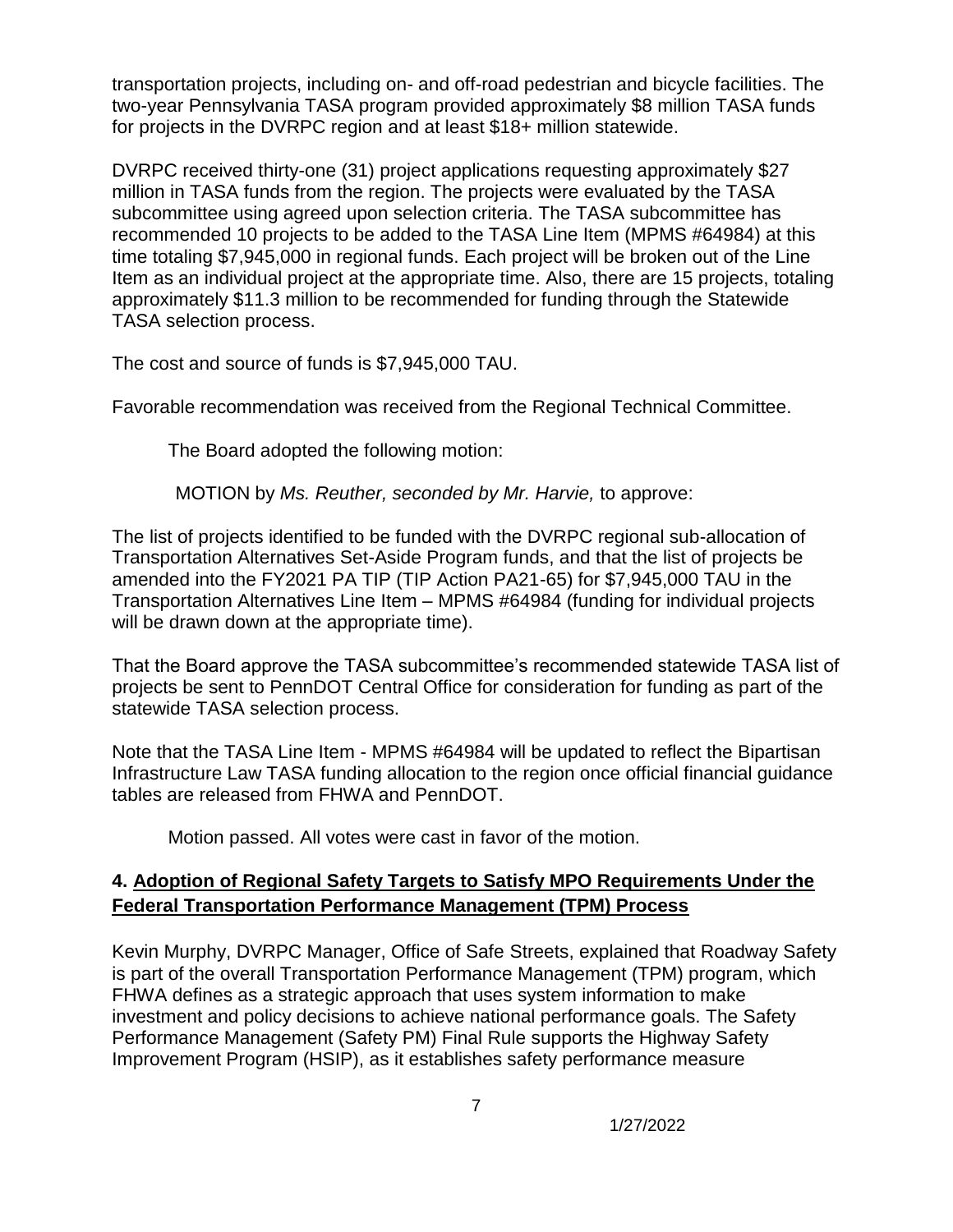requirements for the purpose of carrying out the HSIP and to assess fatalities and serious injuries on all public roads.

The Safety PM Final Rule establishes five performance measures as five-year rolling averages and includes:

- Number of Fatalities
- Rate of Fatalities per 100 million Vehicle Miles Traveled (VMT)
- Number of Serious Injuries
- Rate of Serious Iniuries per 100 million VMT
- Number of Non-motorized Fatalities and Non-motorized Serious Injuries

The Safety PM Final Rule also establishes the process for State Departments of Transportation (DOTs) and Metropolitan Planning Organizations (MPOs) to establish and report their safety targets. MPOs can either support the state DOT's targets or develop their own regional targets. The DVRPC region has previously supported the respective PennDOT and NJ DOT state targets. In response to requests from some member governments, DVRPC staff conducted an exploration of the regional safety targets option with RTC voting members, meeting three times to present research findings and targets scenarios. This group ultimately recommended adopting regional safety targets based on a non-linear approach. DVRPC will continue working with its local, state, and federal partners to plan and program projects that help improve roadway safety.

Mr. Murphy noted that after this month's RTC meeting we discovered an error in the target table. Specifically, we had not updated the values in the table presented to reflect the values in our working documents. Here we are presenting the original values in the shaded area and the updated values which are final. The updated values are marginally lower than the original, but do not change the rate of change. Upon catching this error, we corrected the presentation and updated the RTC meeting materials and sent a correction email to the full RTC. In practical terms, this does not affect the spirit nor the implications of the action item passed by the RTC which marks an important step forward in our pursuit of regional roadway safety. The TPM process includes an assessment of significant progress - to see how you performed compared to your goals. For MPO's, FHWA does not directly assess progress, though MPO progress may be considered during certification review, or STIP approval. Following the recommendations of our state and federal partners we have identified three areas with unrealized potential where safety can be prioritized, although this is just a start. It is worth mentioning that the IIJA provides new capacity for addressing safety, specifically through the safe streets and roads for all program, which is funded at \$5 billion over five years, and from what we've learned so far safety planning is a priority in this program. Vision Zero is where we want to go and Complete Streets is how we get there, providing safe access for all modes of travel is foundational to complete streets and consistent with our safety goals adopting a Complete Streets Policy. The Vision Zero policy is the important first step needed to rethink our investment decisions to prioritize safety. Mr. Murphy noted that Highland Avenue was just approved for a Complete Streets plan in the TASA presentation and that network is an analysis tool used to identify where on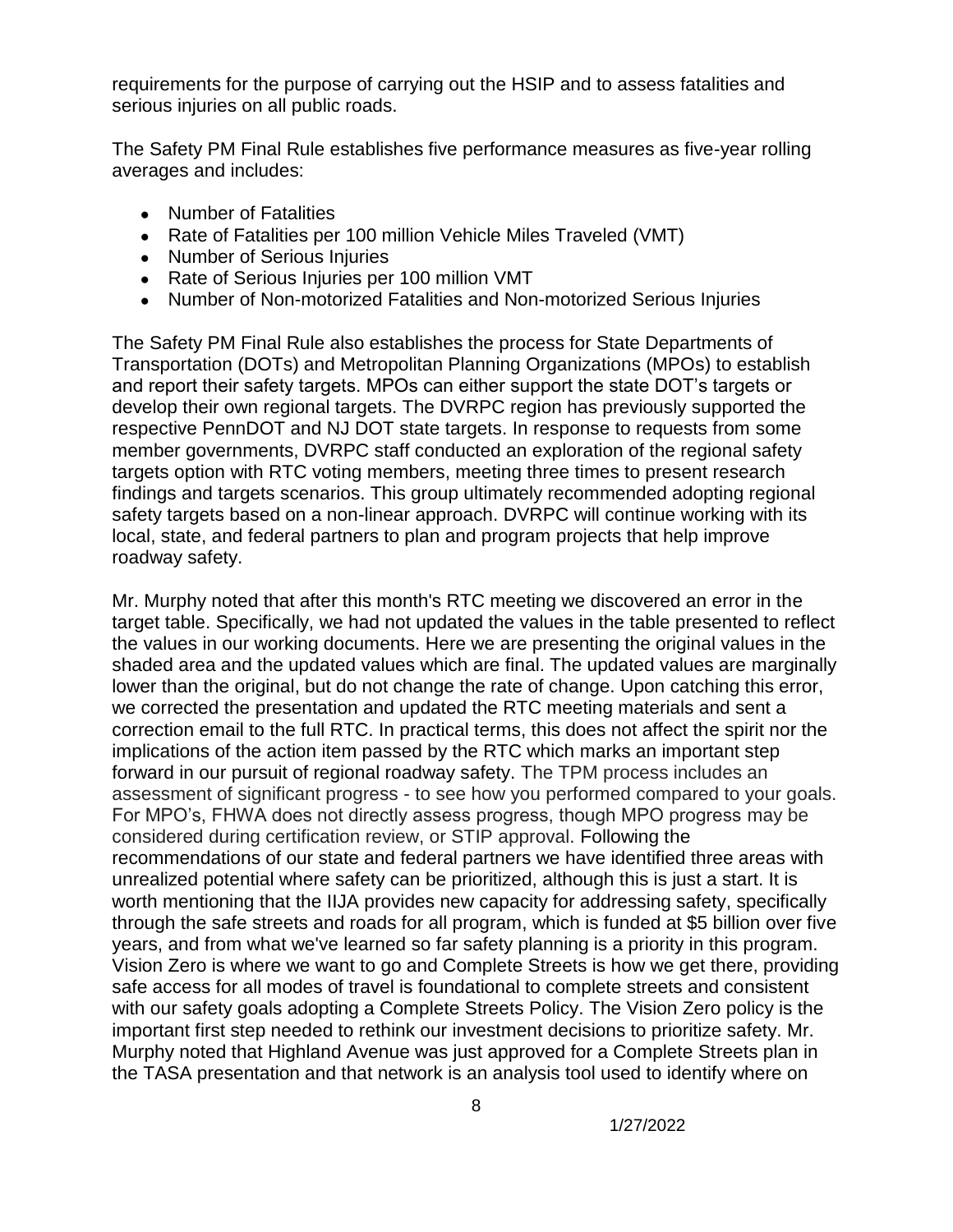your network crashes are most concentrated. In this example from Philadelphia's Vision Zero program 80 percent of all traffic deaths and serious injuries occurred on just 12 percent of Philadelphia's streets.

Patty Elkis, DVRPC's Deputy Executive Director, noted that the RTC did recommend approval of the safety targets and as Mr. Murphy mentioned the RTC was shown the first set of targets, which was adjusted. The RTC was sent the revised set on January 18 and these changes do not affect the spirit or implications of what the RTC had recommended.

Favorable recommendation was received from the Regional Technical Committee.

The Board adopted the following motion:

MOTION by Mr. Squilla, seconded by Ms. Arkoosh, that the Board adopt:

The regional safety targets and agree to plan and program projects that contribute toward meeting or exceeding the targets.

Motion passed. All votes were cast in favor of the motion.

5. DVRPC Regional Trails Program - Additional Phase 8 Grant Awards

Shawn Megill Legendre, DVRPC Manager Regional Trails Program, explained that the following actions on multi-use trail projects are recommended for Regional Trails Program awards by DVRPC staff in coordination with county and municipal partners. DVRPC will draw funds from previously unspent Regional Trails Program project funds. The Regional Trails Program is supported by the William Penn Foundation.

- 1. Add \$11,725 to the current award for the D&R Connector Wellness Loop to Union Street in the City of Trenton to support increased design costs resulting from allocation of federal funds for construction. The awardee is Greater Trenton, Inc.
- 2. Grant \$59,356 for an engineering assessment and feasibility study of the construction of a trail on the Philadelphia and Reading Railroad Mule Bridge which crosses the Schuylkill River between Lower Merion Township and Philadelphia. The awardee would be the City of Philadelphia.

The two actions above would result in the allocation of \$71,081 in additional funds to trail projects.

Funding will be provided through a grant to DVRPC from the William Penn Foundation.

Favorable recommendation was received from the Regional Technical Committee.

The Board adopted the following motion: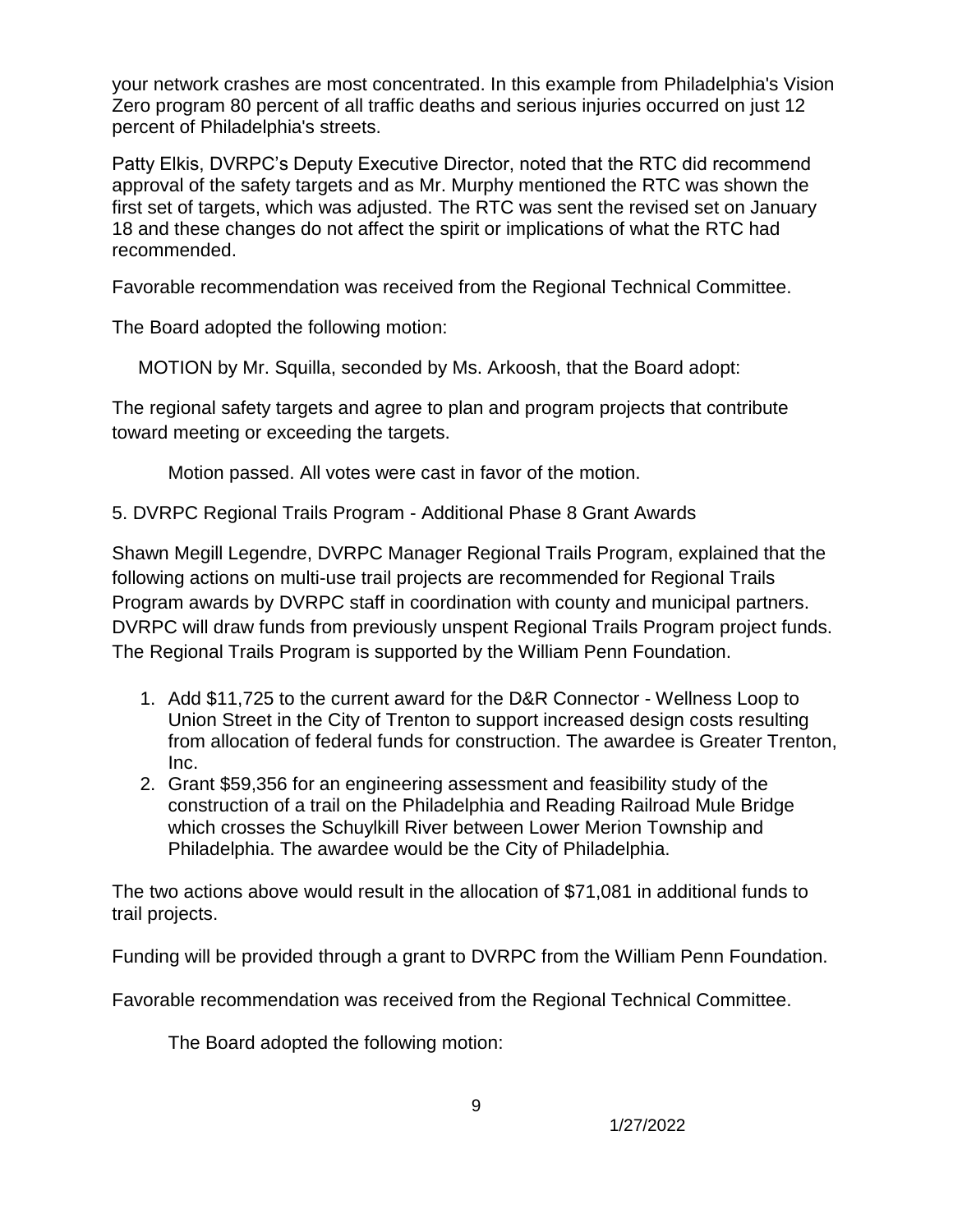MOTION by *Ms. Arkoosh, seconded by Ms. Floyd,* that the Board approve:

These two Regional Trails Program awards at a total cost of \$71,081.

Motion passed. All votes were cast in favor of the motion.

# **6. Adoption of DVRPC Fiscal Year 2023 Unified Planning Work Program and Approval of TIP Actions**

Patty Elkis, DVPRC's Deputy Executive Director, explained that DVRPC's FY23 Unified Planning Work Program (UPWP) incorporates the planning programs and support activities of DVRPC and its member governments for the period July 1, 2022 through June 30, 2023. As the federally-designated Metropolitan Planning Organization for the Greater Philadelphia region, DVRPC is required by federal regulation to develop a UPWP. This document reflects the policy direction provided by the Board's Unified Planning Work Program Committee and input from state and federal planning partners, member governments, operating agencies and other regional organizations.

Three Key sections of the document include: 1) DVRPC's Core Work Program, 2) Supportive Regional Highway Planning Program, and 3) Transit Support Program.

At their December 8, 2021 meeting, the DVRPC Board authorized release of the Draft FY23 Unified Planning Work Program for distribution and review, with a public comment period scheduled to run from December 8, 2021 to January 10, 2022. DVRPC staff will prepare responses to comments that were received during the public comment period, address accordingly, and report on these at the January 27 Board meeting.

While additional comments and responses will be addressed at the January Board meeting, there are several known changes to the draft UPWP. The PA and NJ SRHPP will no longer require in-kind matches, and Table 6, Table 7, corresponding program descriptions in Chapters 3A and 3B, and other references will be updated in the final FY23 UPWP.

To support certain projects that the Board has selected for the DVRPC FY23 UPWP, the attached TIP Actions are needed for the FY2022 TIP for New Jersey and FY2021 TIP for Pennsylvania. Information on all TIP actions is contained in the attachments, with "FY2023 UPWP TIP Funds Table Tabloid size" showing all actions for NJ and PA, and the file "FY2023 UPWP Pink Sheet Tables" showing a summary of the federal cost adjustments requiring approval. Table 2 of the DVRPC FY 2023 UPWP is directly from the draft FY23 UPWP for reference.

# NJ TIP Project Costs

FY23 UPWP TIP Project Total Costs are \$4,115,600 for the 17 projects listed. Of that, \$1,810,600 is currently programmed in the TIP for FY23 UPWP projects, and a \$2,195,000/\$110,000 match is needed to support these FY23 UPWP projects. Of the total amount, 72% is pass-through to member governments/non-labor expenses and

10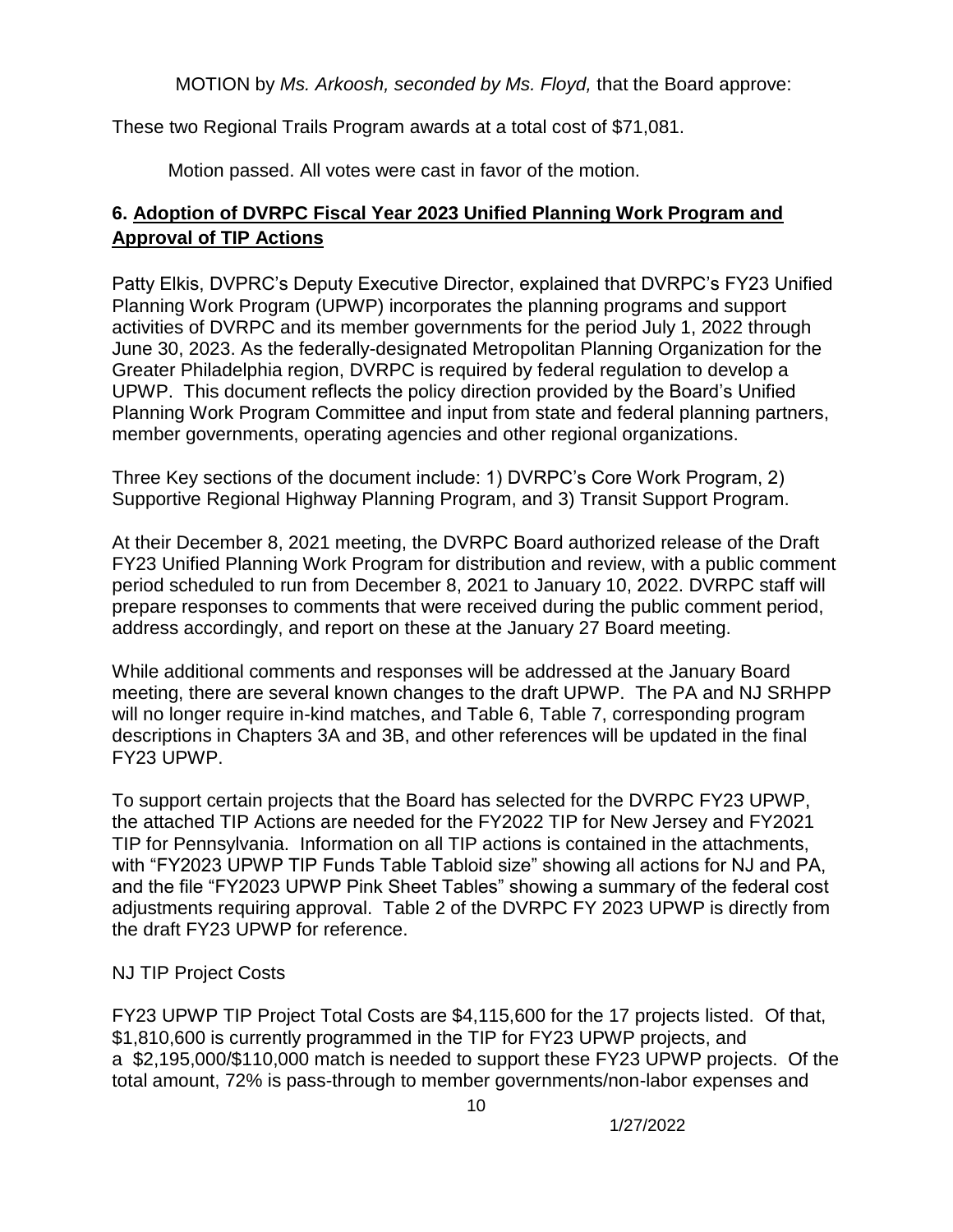28% support DVRPC projects for member government benefit and/or to meet federal requirements.

• The Action is to approve increasing funding by \$2,305,000 (\$2,195,000) federal/\$110,000 local) in the FY2022 TIP for New Jersey for the identified FY23 UPWP projects.

# PA TIP Project Costs

FY23 UPWP TIP Project Total Costs are \$10,864,300 for the 22 projects listed. Of that, \$6,082,400 federal/\$499,000 state match/\$754,000 local match is currently programmed in the TIP for FY23 UPWP projects, and \$3,408,520 federal/a state reduction of \$49,400/\$169,780 local match is needed to support these FY23 UPWP projects. Of the total amount (\$10,864,300), 68% is pass-through to member governments/non-labor expenses and 32% support DVRPC projects for member government benefit and/or to meet federal requirements.

The FY23 UPWP TIP programming is complex this year, and higher than previous years, due to funding for the new TDM base program (for TMAs and other legacy Mobility Alternatives Program (MAP) program grantees) and the competitive Travel Options Program (TOP) program. Both were previously in the TIP, but only the smaller TOP pilot round was shown in the UPWP. The FY23 UPWP TIP amount is also higher this year due to a new round of the competitive Transportation Community Development Initiative (TCDI) program for PA. All of these are pass-through funds to TMAs, partners, and/or member governments. The amount of funding for DVRPC projects (that serve member governments priorities and/or meet federal planning and programming requirements) is consistent with previous years.

• The Action is to approve increasing funding by  $$3,528,900$  (\$3,408,520 federal increase/a state reduction of \$49,400/\$169,780 local increase) in the FY2021 TIP for Pennsylvania for the identified FY23 UPWP projects.

# Overall Action

The action is to request Board adoption of the Final FY23 UPWP, pending the resolution of any outstanding comments and issues including funding allocation issues. After Board adoption, relevant edits will continue to be incorporated and the final document will be produced and sent to the funding agencies.

In addition, the Board is requested to approve the actions to the FY2022 TIP for New Jersey and the FY2021 TIP for Pennsylvania to support certain projects that the Board has selected for the DVRPC FY23 UPWP.

Favorable recommendation was received from the Regional Technical Committee.

Val Arkoosh, Montgomery County, thanked Ms. Elkis for that very comprehensive report and noted that at the December Board meeting a number of the Pennsylvania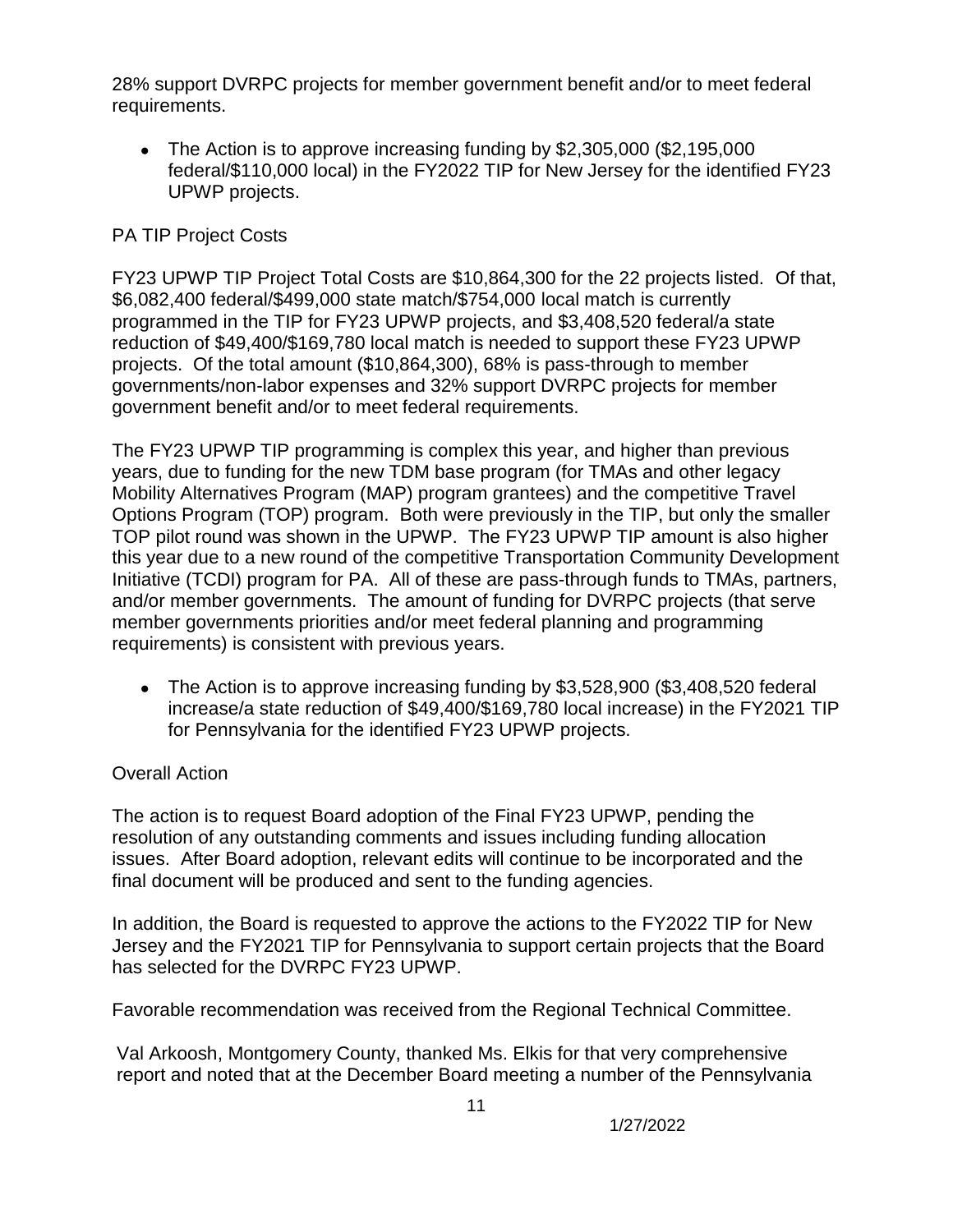counties, including Montgomery, raised concerns with how the proposed FY23 Work Program would be funding the county's Supportive Regional Highway Planning passthrough program with funding from the TIP for a second straight year rather than reverting back to the PL funds; despite the expected increase in PL money from the recently passed federal bipartisan infrastructure law. Ms. Arkoosh noted that the counties asked that additional information be made available to the Board before today's meeting and DVRPC did provide that information and has engaged us on this issue. Due to the uncertainty about the amount and timing of the anticipated additional new PL funds, the staffs from the Pennsylvania counties and the DVRPC staff agreed to leave the Supportive Regional Highway Planning program funded from the TIP as proposed in the FY23 Work Program, with the understanding that we will have to reevaluate this situation once we can determine how much new PL funding is available. Ms. Arkoosh thanked DVRPC for working with the counties and understanding our concerns and asked that DVRPC provide us with an update once more information becomes available. Mark Squilla, City of Philadelphia, concurred with Ms. Arkoosh and thanked DVRPC for their work on this. Robert Harvie, Bucks County noted that he echoes Commissioner Arkoosh and Councilman Squilla's comments.

The Board adopted the following motion:

MOTION by *Mr. Shifflet, seconded by Mr. Squilla,* that the Board adopt:

The Final FY23 Unified Planning Work Program, pending the resolution of any outstanding comments and issues**.** Further, that the Board adopt resolution B-FY22- 004, and approve the actions to amend or modify the FY2022 TIP for New Jersey and the FY2021 TIP for Pennsylvania as required.

Motion passed. All votes were cast in favor of the motion.

# **DISCUSSION ITEMS**

7. One Minute Reports

Mike Russo, NJDOT, reported that NJDOT is continuing to assess provisions in the bipartisan bill and will be looking for further guidance from FHWA.

Rudy Rodas, New Jersey Governor's Authorities Unit, reported that he will be leaving the NJ Governor's Authorities Unit and that Janice Venables will be stepping in.

Tom Stanuikynas, Burlington County, thanked DVRPC for the Board retreat.

Lou Cappelli, Camden County, reported that the county, in cooperation with NJ Transit, is working on the planning and redesign of Walter Rand Transportation Center.

Vince Voltaggio, Gloucester County, thanked DVPRC for their support with projects in the county.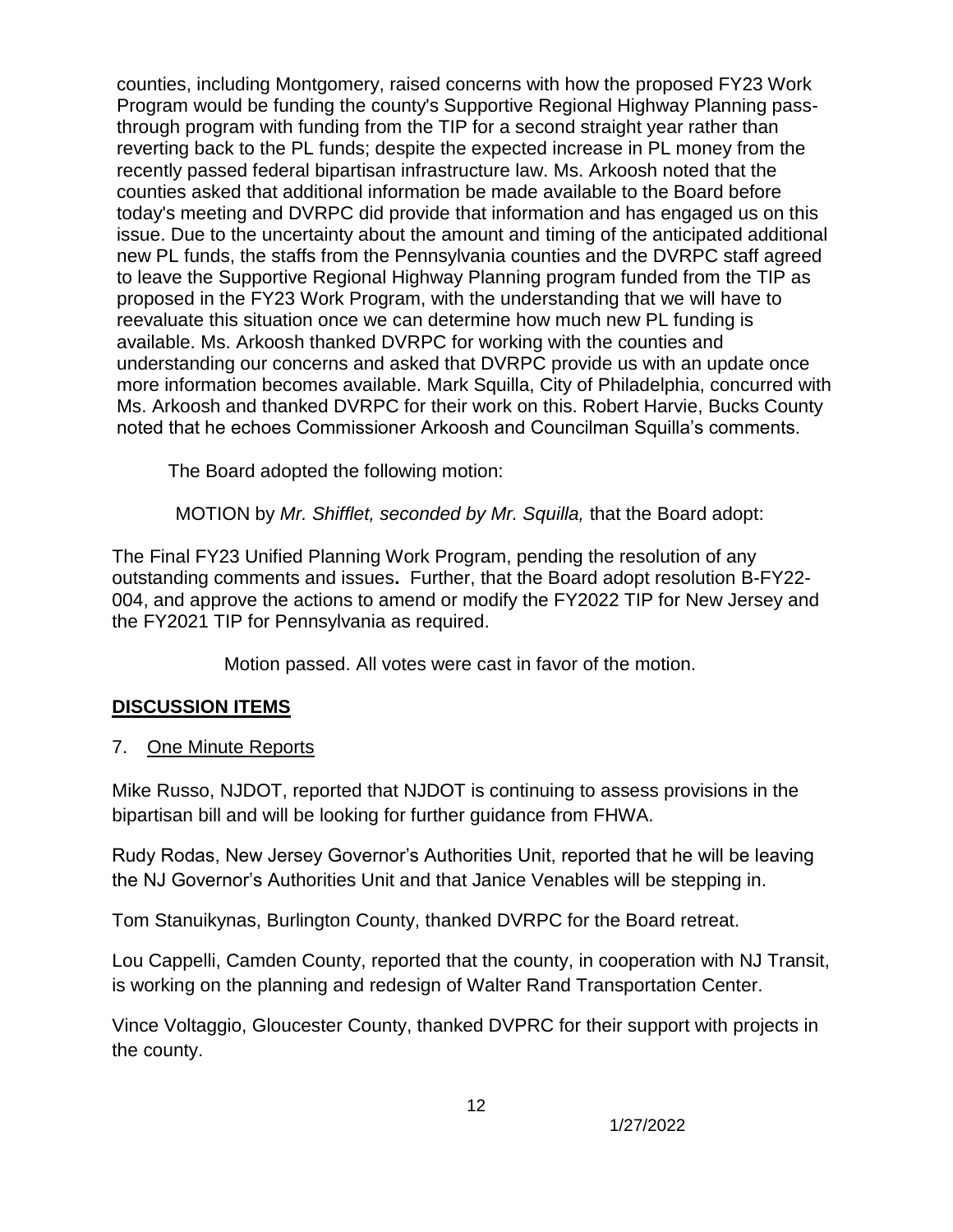Larry Shifflet, PennDOT, reported that similar to NJDOT, PennDOT is continuing to go through the piles of information on the bipartisan infrastructure bill and that things look pretty sound on the formula funding but that we need more guidance on the discretionary programs. Some of that likely will not come before they resolve the Continuing Resolution.

Val Arkoosh, Montgomery County, welcomed Commissioner Maxwell to DVRPC. Montgomery County's Planning Commission's Jon Lesher and Ellis Foley will be presenting a webinar next week on climate change planning for vulnerable neighborhoods. This is part of the APA Pennsylvania chapter's webinar Wednesday series. This session will introduce our countywide climate change vulnerability assessment program as well as other hazard mitigation related projects undertaken by our planning commission. We are especially excited to recognize the assistance and partnership from DVRPC that has gone into this project. Attendees will learn how climate change impacts are not equally distributed among the municipalities and take an inequitable toll on poor and vulnerable people. We hope this work and the tools associated with it will help others consider these issues for their own jurisdictions and we invite all of you to join us.

Jody Holton, SEPTA, reported that SEPTA is working on the comprehensive bus network redesign which we are calling Bus Revolution. We have our first batch of reports complete, including a market analysis and a state of the system report that identifies what markets we are serving. We also have a map inventory dashboard and all of this is available on our website septabusrevolution.com. We will be having a virtual transit talk on February 3 at 6:30pm and you can sign up for that on the website.

Lou Millan, NJ Transit, reported that NJ Transit has been on a roller coaster ride over the last month and a half and the ridership numbers have been very dynamic. Around the holidays, we saw significant declines but it has turned around, and now we are seeing increases again.

#### 8. Executive Director's Report

# a. Board Retreat and Next Steps

Mr. Seymour reported that DVRPC had a meeting of the Board Policy Analysis Committee on January 18 to focus on the new Infrastructure Investment and Jobs Act, also known as the Bipartisan Infrastructure Law or the BIL. There is a lot happening and a lot of information and it seems like daily new materials are coming out. DVRPC has a web page which you can access from our homepage that we will try to keep up to date as new announcements come up describing some of the new competitive grant programs, schedules, and criteria as they become announced. Staff has been working internally and we have an action team that is assigned to keep track of things. We had a good discussion at that January 18 meeting about possible competitive grant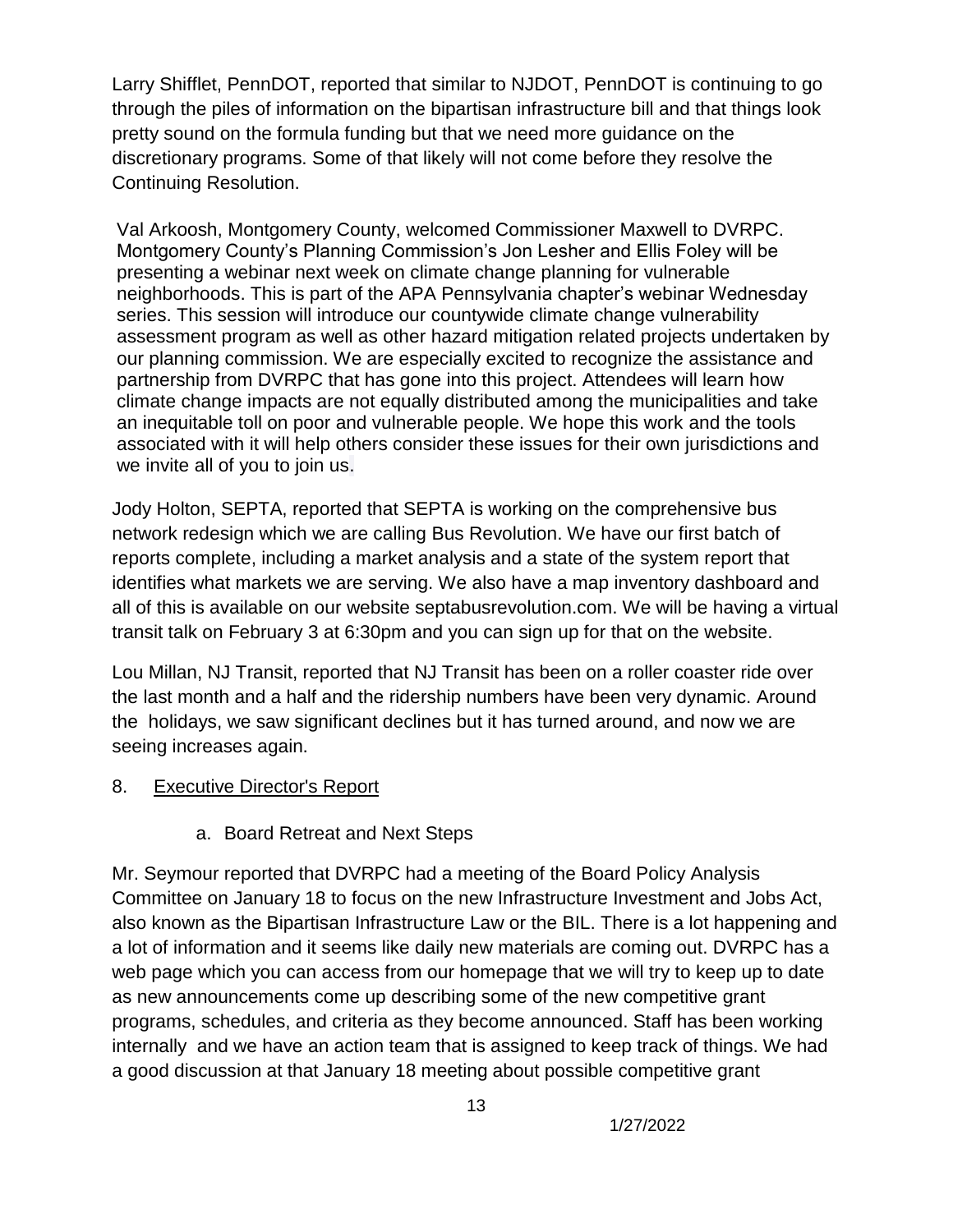programs that could best lend themselves to a cooperative regional approach.. We will continue to try to share information about all the grant programs with everybody and support you as you work on applications or as we work on them together to try to bring back as many resources as we can for the region.

b. Upcoming Funding Programs

Mr. Seymour noted that DVRPC has a couple of upcoming funding programs including our Travel Options Program. This is a two part process for which we first asked for expressions of interest and then we will pare those down to a smaller group which is invited to submit more detailed proposals. As of this morning we had about \$10 million dollars in expressions of interest for the program. The program has about two and a half million dollars in funding available so we will have to work hard to pare those down. The other upcoming program launching next week is our Transportation and Community Development Initiative (TCDI). We are now alternating states each year, and this year is for the Pennsylvania communities; that program will be launching on February 1.

c. PA HSIP Set-Aside Projects

Mr. Seymour called the Board's attention to the fact that PennDOT recently announced the Highway Safety Improvement projects for the statewide competition, and the statewide awards have been made. About 40% of those are coming to our five county region with about \$26 million worth of projects.

d. New Releases

Mr. Seymour reported that DVRPC has some new releases including: Data Snapshot 2.6: Series 2, No. 6 Regional Economics: Traveler Accommodations Sector; Travel Market Analysis for NJ TRANSIT Atlantic City Rail Line; DVRPC FY2022 Transportation Improvement Program (TIP) for New Jersey (FY22-FY25); Bicycle LTS and Connectivity Analysis; 2020 Camden CBD Cordon Data; New Jersey Trails Inventory Map; a public engagement web map for a study for Cecil B. Moore Avenue; and a new web map on a limited English proficiency thresholds.

e. Award for Camden Health Element

Mr. Seymour noted that DVRPC's study for the Camden Health Element in the City of Camden, New Jersey, was awarded the outstanding plan award by the New Jersey chapter of the APA. Mr. Seymour congratulated DVRPC's Amy Verbofsky and Derek Lombardi on their work on this report.

The following committee reports were provided for the Board's review:

(1) Regional Technical Committee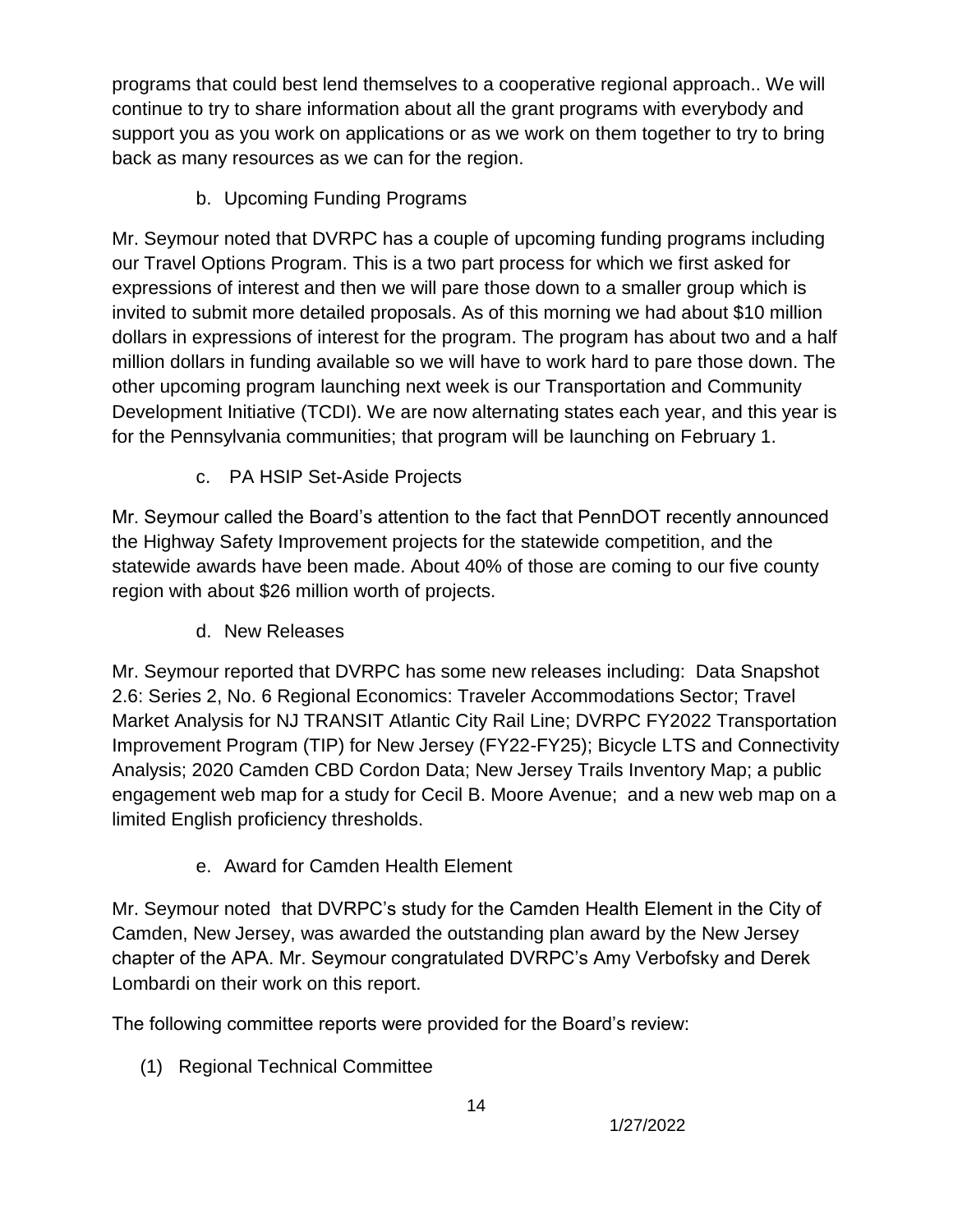- (2) Public Participation Task Force
- (3) Regional Safety Task Force
- (4) Delaware Valley Goods Movement Task Force
- (5) Healthy Communities Task Force

#### OLD BUSINESS

No old business was stated.

NEW BUSINESS

No new business was stated.

There being no further business, the meeting was adjourned at 11:15 a.m. on a

MOTION by *Mr. Harvie, seconded by Ms. Floyd,* to adjourn the Board meeting and move into the Executive Committee meeting.

Motion passed. All votes were cast in favor of the motion.

The Delaware Valley Regional Planning Commission (DVRPC) fully complies with Title VI of the Civil Rights Act of 1964, the Civil Rights Restoration Act of 1987, Executive Order 12898 on Environmental Justice, and related nondiscrimination statutes and regulations in all programs and activities. DVRPC's website, www.dvrpc.org, may be translated into multiple languages. Publications and other public documents can be made available in alternative languages and formats, if requested. DVRPC public meetings are always held in ADA-accessible facilities and in transit-accessible locations when possible. Auxiliary services can be provided to individuals who submit a request at least seven days prior to a meeting. Requests made within seven days will be accommodated to the greatest extent possible. Any person who believes they have been aggrieved by an unlawful discriminatory practice by DVRPC under Title VI has a right to file a formal complaint. Any such complaint may be in writing and filed with DVRPC's Title VI Compliance Manager and/or the appropriate state or federal agency within 180 days of the alleged discriminatory occurrence. For more information on DVRPC's Title VI program, or to obtain a [Title VI Complaint Form,](http://www.dvrpc.org/GetInvolved/TitleVI/pdf/Title_VI_Complaint_Form.pdf) please call (215) 592- 1800 or email public affairs@dvrpc.org.

I certify that this is a true and correct copy.

\_\_\_\_\_\_\_\_\_\_\_\_\_\_\_\_\_\_\_\_\_\_\_\_\_\_\_\_\_

Renee Wise, Recording Secretary